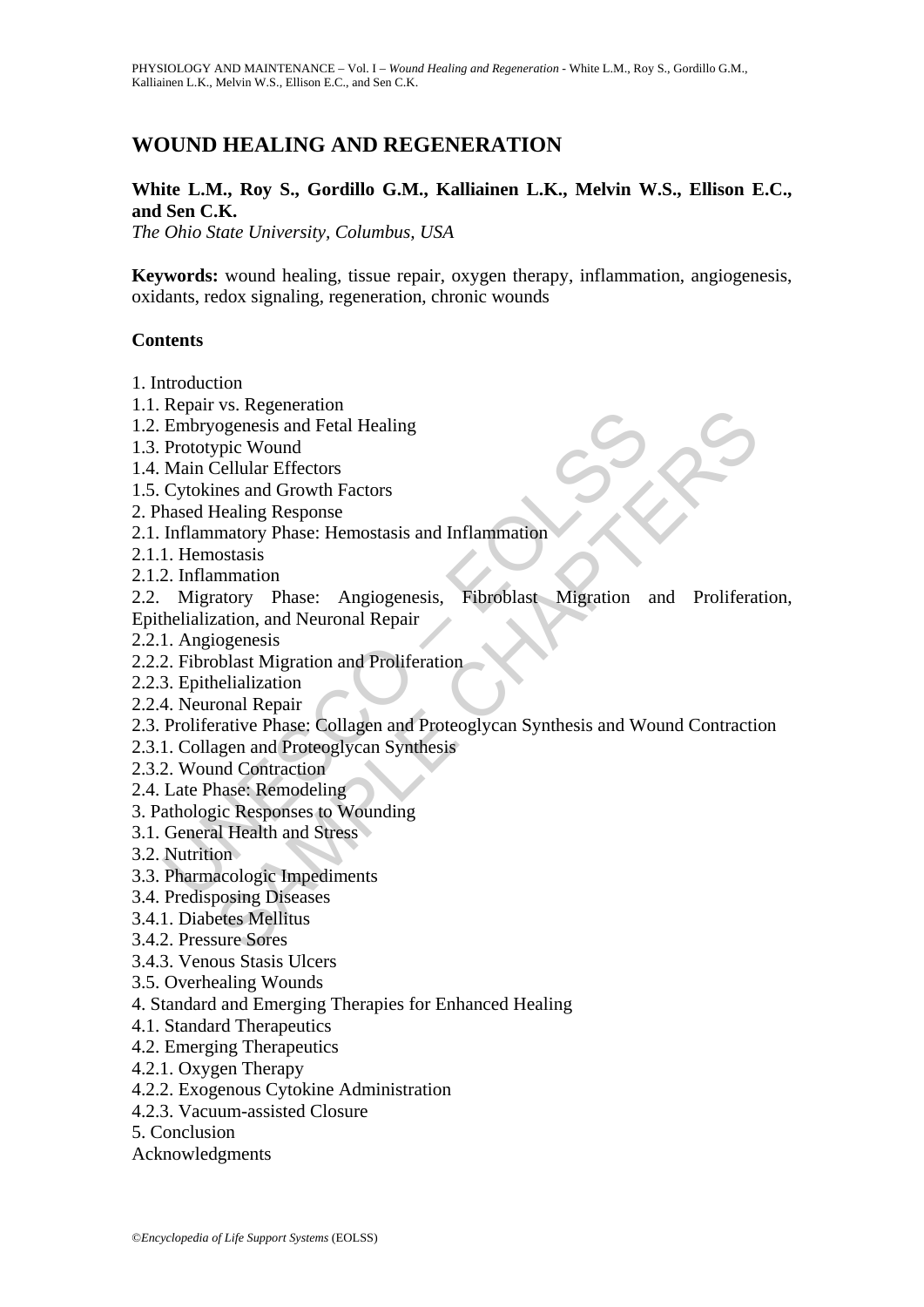Glossary Bibliography Biographical Sketches

### **Summary**

Wound healing and regeneration are a complex series of processes involving the cooperative and coordinated efforts of many different cell types, including cells located in the wound margin and cells recruited from the circulation to direct the healing response. These cells communicate with one another via cytokine messages that bind to cellular receptors, inducing intracellular signals that culminate in a programmed response. Healing progresses in a timely and methodical manner in most instances. However, many stimuli or coexisting disease processes can inhibit healing. This leads to a high prevalence of chronic wounds. For example, in the United States, persons with chronic wounds comprise one of largest patient populations. The impact of nonhealing or inadequately healing wounds imposes a tremendous burden on the healthcare system, society, families, and individuals.

The methodical investigation of wound healing events holds much promise for the future of medicine. Wound healing involves core physiological processes that affect every tissue in the body. By understanding wound healing, researchers and clinicians hope to develop a better understanding of other disease processes to enhance our ability to improve the human condition.

## **1. Introduction**

gh prevalence of chronic wounds. For example, in the United S<br>pinci wounds comprise one of largest patient populations. The im<br>andequately healing wounds imposes a tremendous burden on the<br>ety, families, and individuals.<br>m may simal of vienting streamed the control membericantly random<br>and and the United States, persons and and and and and the United States, persons and scomprise one of largest patient populations. The impact of nonhear<br>atel As common as the cold is the occurrence of the wound. Varying in degree of severity from the superficial scratch to the cavernous sacral ulcer to the necrosis of myocardial infarction, wounds eventually afflict every living thing. Amazingly, our analysis of the scratch and the molecular and cellular steps that lead to its healing may eventually lead to the ability to reverse the morbid sequelae of other disease processes, such as myocardial infarction, emphysema, diabetes mellitus, vascular insufficiency, burn injuries, and rheumatoid arthritis.

Our current understanding of wound healing is guiding the development of treatment algorithms for the management of common nonhealing wounds, such as diabetic foot ulcers, venous stasis ulcers, and pressure ulcers. In the United States alone, these three types of wounds affect more than 2% of the total population, with an annual cost of more than \$3 billion in healthcare. Globally, the numbers of people afflicted and the economic impact of these and other wounds are staggering.

## **1.1. Repair vs. Regeneration**

A wound is created by any stimulus that disrupts the physical continuity of functional tissues. Stimuli that cause wounds, either external or internal, can be physical, chemical, electrical, or thermal.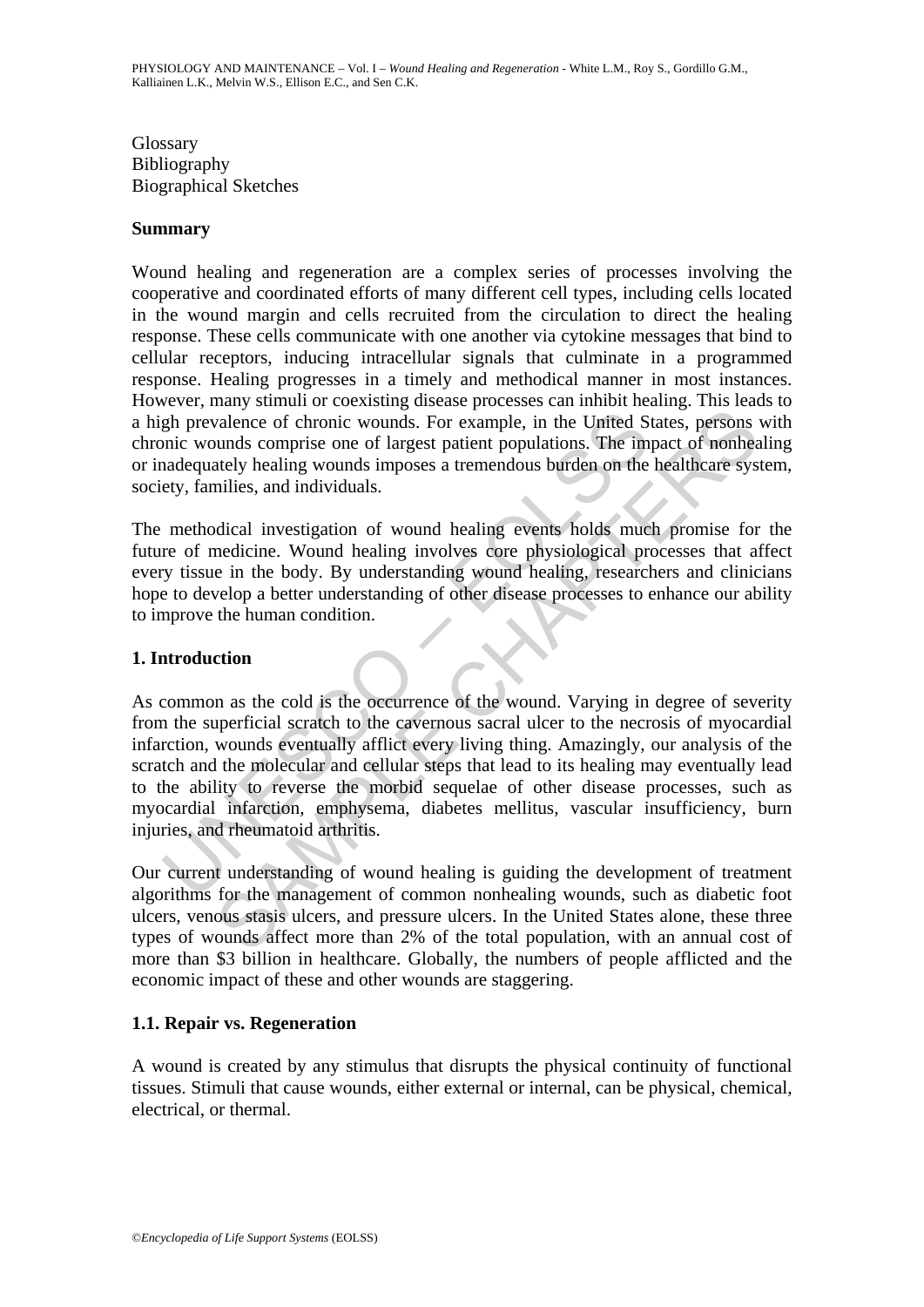There are two opposing but simultaneous processes by which wounds resolve or heal. The process of returning the site to its original state is termed regeneration. The process of generating a scar or less functional tissue of different form and/or composition than the original is termed repair. Repair alone does not restore complete functionality. Ideally, the human response to injury would be regeneration. Unfortunately, in most tissues, the response to wounding is intermediate to regeneration and repair.

Additionally, wounds resolve at different rates, ranging from quickly to not at all, in which the wound remains in a chronic state of disrepair. Each tissue has a characteristic range of physiologic response to wounding that is considered normal. Some tissues, such as bone and serous epithelium, have a response that is slightly more regenerative than reparative. Other tissues, such as neural or cardiac types, have a response that is keenly reparative. General health status, wound care, and coexisting pathologies can shift the balance and slow the rate of resolution.



Figure 1. A continuum of tissue responses to wounding

# **1.2. Embryogenesis and Fetal Healing**

During fetal development, cells are guided by an elaborate symphony of timed gene expressions to migrate, proliferate, and differentiate into tissues and organs. This symphony apparently does not play the same song twice, for once embryogenesis is complete, many of these gene expressions never again occur in the same pattern. The pool of undifferentiated stem cells becomes progressively depleted with time and cells may possess different receptivity to the same signals. This explains the body's inability to regenerate organs or limbs and the progressive loss of ability to heal by regeneration rather than repair. Some species maintain their ability for complete repair, like the lizard, which develops a new tail if amputated in self-defense. Furthermore, rats can rebuild liver within about a week following surgical removal.

Much research is ongoing to better understand the differences between prenatal and postnatal healing and the implications for converting reparative healing, such as fibrosis after myocardial infarction, to a regenerative process.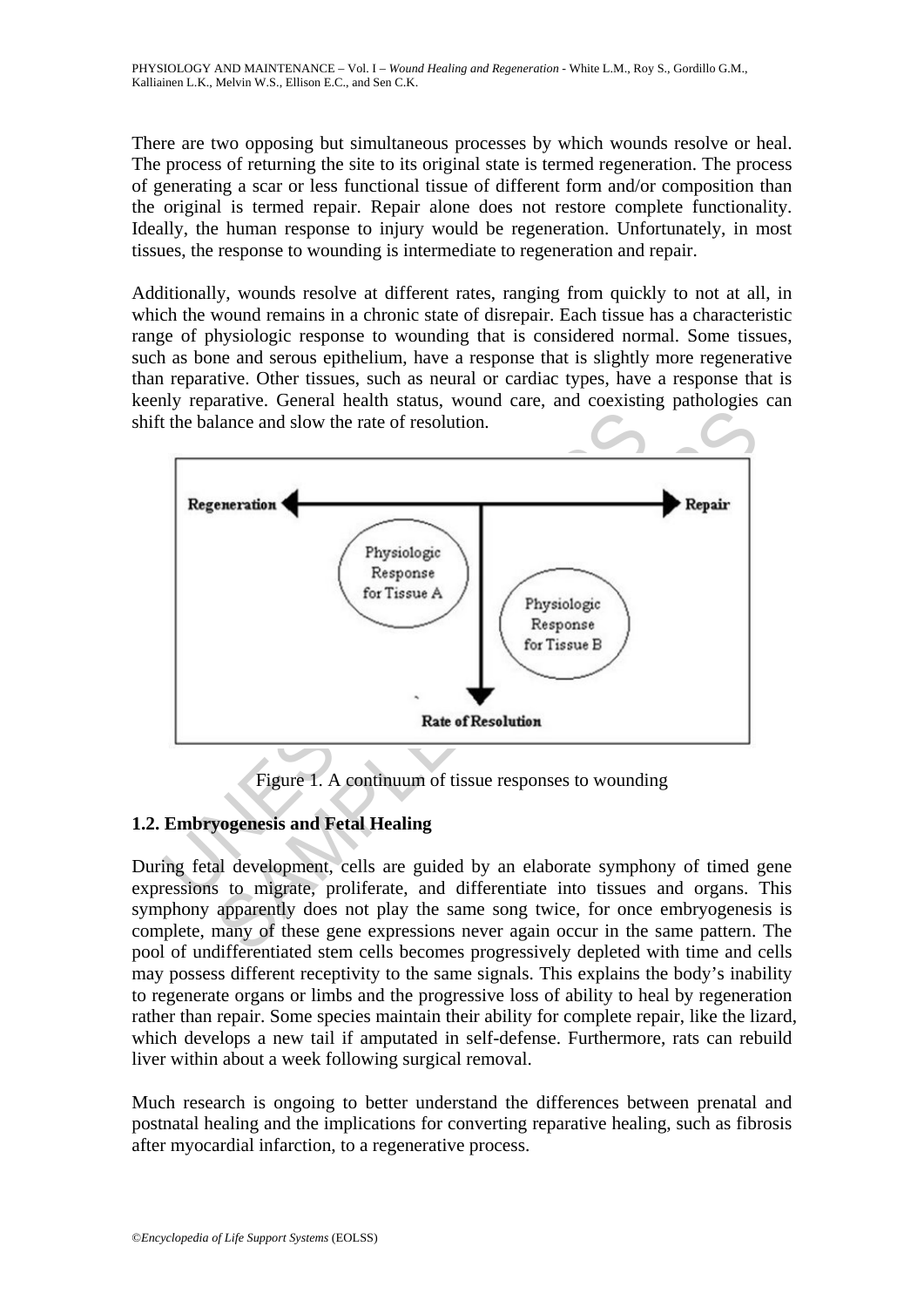Fetuses possess a limited ability to regenerate some tissues after sustaining a wound, often termed scarless fetal healing. This response is most apparent in the first and second trimesters, but disappears thereafter. Research indicates that this difference in healing may be attributable to multiple factors, including the sterile amniotic fluid, which is rich in extracellular matrix components such as fibronectin and hyaluronic acid, and growth factors, especially insulin-like growth factor (IGF-I) and hyaluronic acid stimulating factor (HASF). Experiments with fetal sheep have shown that the fetal tissue oxygen tension is less than half that of adults (16 mm Hg vs. 45–60 mm Hg), an interesting point since experimental evidence has shown that healing in human adults is facilitated by enhanced tissue oxygenation. The fetal response to wounding involves a different pattern of TGF-β expression from that seen in adult wounds. The exact role of TGF-β in regenerative healing is under intense investigation.

## **1.3. Prototypic Wound**

**Prototypic Wound**<br>
nough every tissue has a characteristic response to healing, all<br>
naps the central nervous system, follow the same general pattern<br>
has enabled researd conducted on a specific tissue to be broad<br>
erstan xpic Wound<br>every tissue has a characteristic response to healing, all tissues, exclue<br>central nervous system, follow the same general pattern of resolution.<br>Analog research conducted on a specific tissue to be broadly appl Although every tissue has a characteristic response to healing, all tissues, excluding perhaps the central nervous system, follow the same general pattern of resolution. This fact has enabled research conducted on a specific tissue to be broadly applied to our understanding of healing in other tissues. An enormous amount of research has been conducted using excisional skin wound models, which lend themselves easily to experimental rigors. For the purpose of this discussion, the prototypic wound is an excisional skin wound that disrupts the epidermis and dermis, leaving an open deficit with separated wound edges.

The unwounded epidermis consists of stratified epithelial cells of ectodermal origin. The surface layer of cells is continually desquamated and replaced by the mitotic activity of a single basal layer of cells. These polygonal to cuboidally shaped cells become engorged with keratin, harden, and flatten as they approach the surface, providing a waterproof defense against microbial invasion, preventing dehydration, and assisting with thermoregulation.

Deep to the epidermis is a sheet-like acellular basement membrane produced by the epidermal basal cells. It consists of collagen (types IV and VII), glycosaminoglycans (GAGs) such as heparan sulfate, and anchoring proteins such as fibronectin, vitronectin, and laminin. Anchoring proteins bind cellular adhesion molecules to tether the epidermis above and the papillary dermis below. The dermal–epidermal junction is highly convoluted—a system of rete ridges that conveys additional resistance to shearing forces.

The dermis is derived from mesenchymal mesoderm and consists of a sparsely cellular matrix of fibroblasts, collagen, elastic fibers, GAGs, proteoglycans, and other support proteins. This matrix is approximately 90% cross-linked and aggregated collagen fibers arranged in orderly bundles. There are two distinctive layers: the superficial papillary dermis and deeper reticular dermis. The thin papillary dermis abuts the basement membrane, has perpendicularly oriented collagen and elastin, and relatively more amorphous matrix. The reticular dermis is much thicker with broad prominent bundles of collagen and elastin oriented parallel to the surface. Also present in the dermis are small blood vessels, mast cells, deeply seated epithelial appendages, sensory receptors,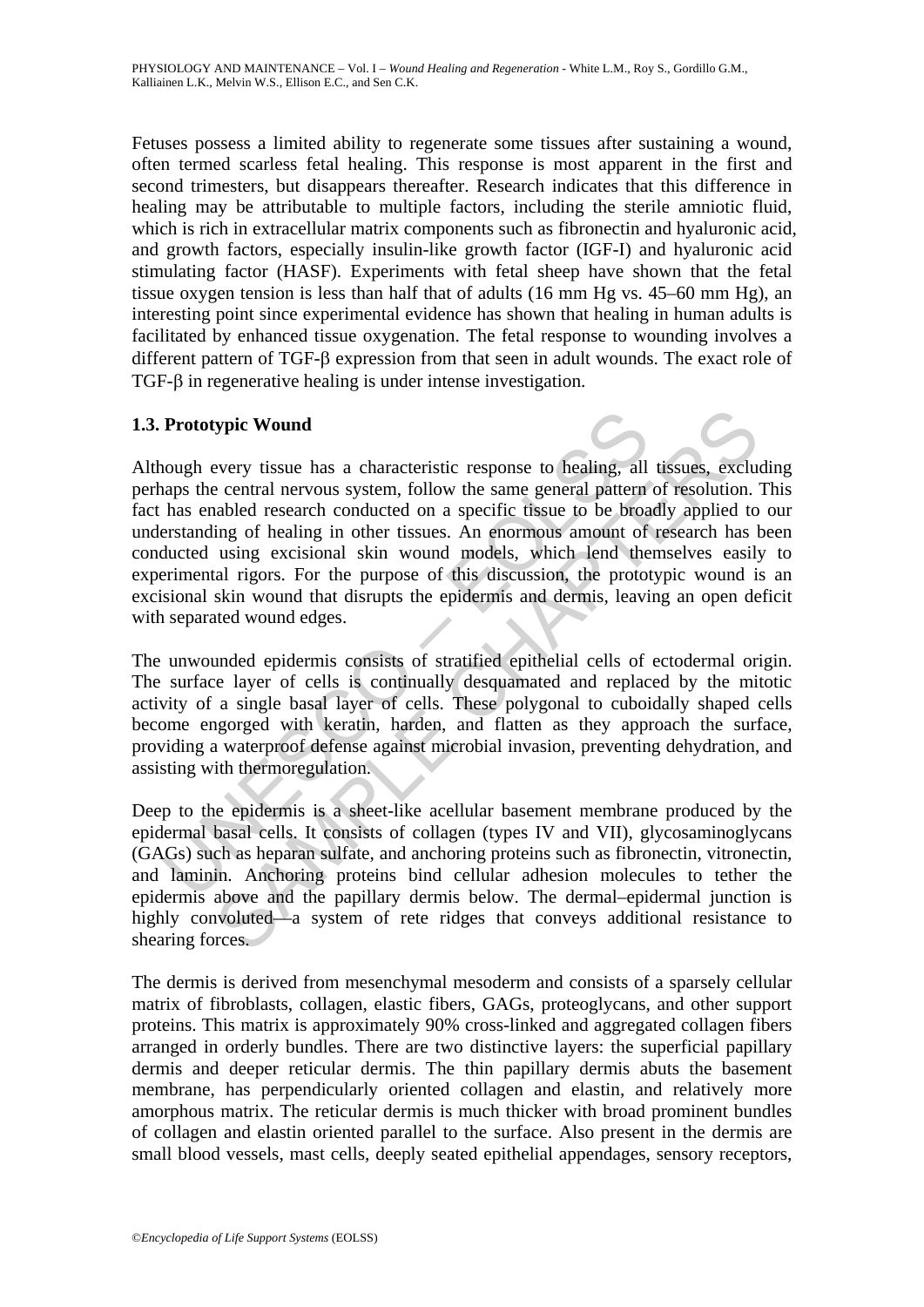and nerve endings. The dermis supports the thinner epidermal layer and functions to protect the underlying tissues and support sensory reception. The dermis also conveys strength, flexibility, and elasticity to the skin.

The task of healing in this prototypic wound is to replace each of these components. The degree to which these components are regenerated versus repaired determines the degree to which full functionality is restored to the tissues.

## **1.4. Main Cellular Effectors**

Wound healing is largely orchestrated by the concerted activity of specialized cells that circulate in the blood in readiness to respond. These cells, collectively called leukocytes, are constitutively and inducibly produced in the bone marrow. Each member of this group has a characteristic role to play in the resolution of a wound.

up has a characteristic role to play in the resolution of a wound.<br>
trophils—the most important polymorphonuclear cells (PMNs)—<br>
clearing of pathogens and debris from a wound site. They poss<br>
to the disting and the digest Neutrophils**—**the most important polymorphonuclear cells (PMNs)—are specialized for the clearing of pathogens and debris from a wound site. They possess a repertoire of enzymes for bacterial killing and the digestion of cellular debris. Myeloperoxidase, Nicotinamide Adenine Dinucleotide Phosphate (NADPH) oxidase, and catalase are particularly important enzymes that use molecular oxygen and its derivatives to produce antibacterial levels of reactive oxygen species. In addition, neutrophils secrete cytokines into the wound that serve to activate other adjunct cellular responses.

Monocytes are recruited from the bloodstream to enter a tissue and become macrophages. Macrophages are specialized phagocytic cells that kill bacteria, clear debris, and release important cytokines and other products into the wound. These include antibacterial enzymes, matrix-degrading enzymes, complement components, coagulation cascade factors, nitric oxide, and eicosanoids.



Figure 2. Several enzymatic reactions involving the formation of oxidants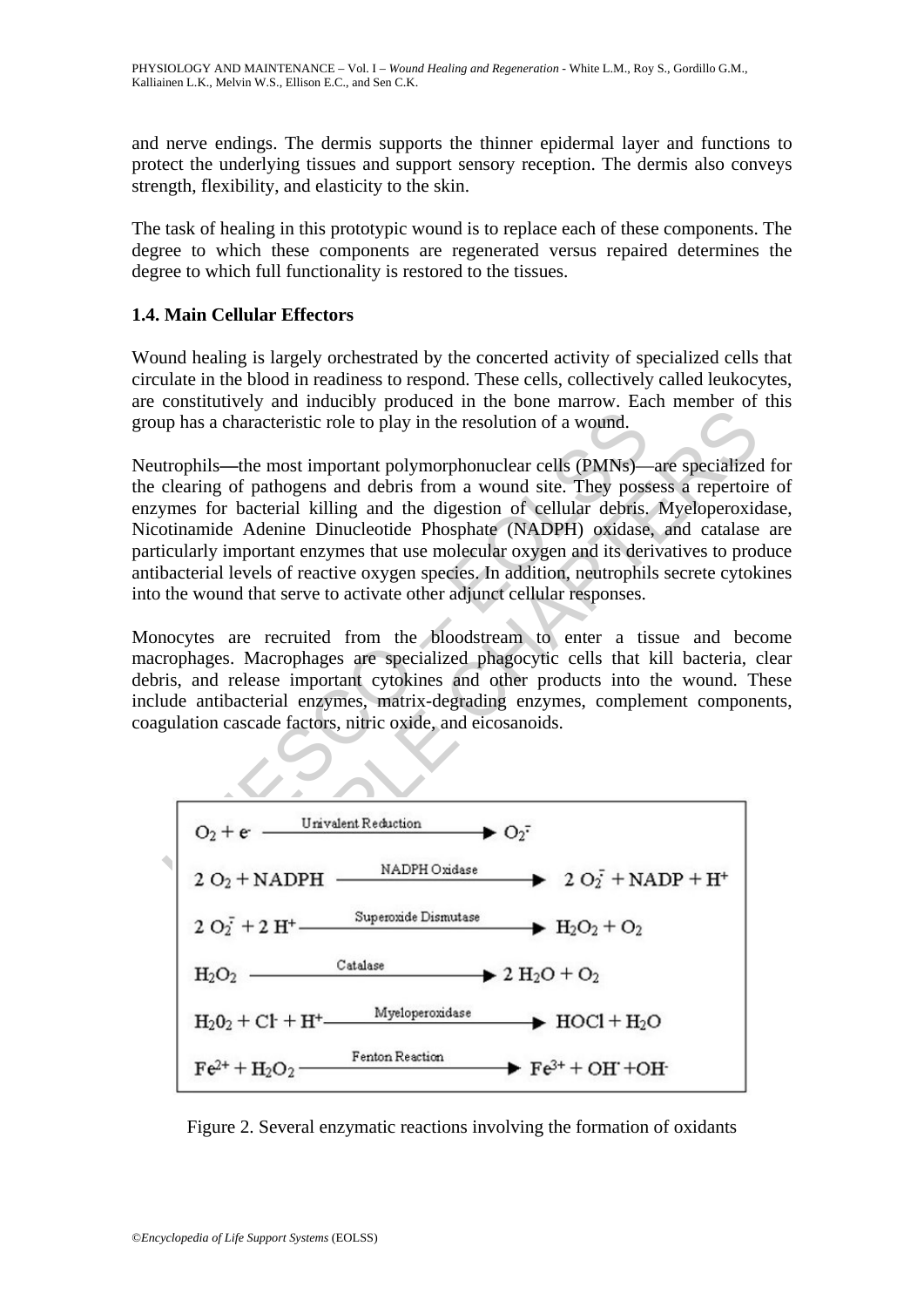PHYSIOLOGY AND MAINTENANCE – Vol. I – *Wound Healing and Regeneration* - White L.M., Roy S., Gordillo G.M., Kalliainen L.K., Melvin W.S., Ellison E.C., and Sen C.K.

Basophils—also classified as PMNs—are recruited from the bloodstream to become mast cells that reside in tissues adjacent to blood vessels. Mast cells manufacture and store heparin, histamine, leukotriene-3, and other proteoglycans in granules. Exocytosis of granules, termed degranulation, plays an important role in the early management of a wound.

Lymphocytes, including B cells, T cells, plasma cells, natural killer cells, and others, are responsible for mounting a precise, sustained, and remembered defense against invading organisms, involving antibody production and cell-mediated attacks. Although the processes of these "special forces" are important in the ultimate decontamination of a wound, and therefore wound healing, their complex activities are beyond the scope of this article.

Besides the several leukocytes briefly described above, other cells are also involved in healing. Platelets are the first cells to enter the wound and are important mediators of blood clotting. These cells are small disc-shaped anuclear cells that fragment from larger precursor cells. Platelets contain granules storing coagulation factors, serotonin, thromboxane, adenosine diphosphate (ADP), calcium ions, lysozymes, catalase, and other molecules. These agents stimulate clot formation and assist in the recruitment of other cellular effectors to the wound.

Fibroblasts are cells of mesenchymal mesoderm origin. These cells produce the proteins and GAGs of extracellular matrix. The induction of fibroblast proliferation, migration, and protein synthesis is responsible for filling a wound deficit and conveying tensile strength to the healed site. Myofibroblasts are modified fibroblasts that contain contractile elements; they are normally inconspicuous and play a role in decreasing the size of the wound.

ides the several leukocytes briefly described above, other cells a<br>ing. Platelets are the first cells to enter the wound and are imported above and the second and the enter second and the precursor cells. Platelets contain is exeral leukocytes briefly described above, other cells are also involve<br>atelets are the first cells to enter the wound and are important mediator<br>ing. These cells are small disc-shaped anuelear cells that fragment it<br>ur Endothelial cells form and line the interior of blood vessels. All cells rely on local blood vessels, which may be destroyed during wounding, to refresh the interstitial fluid in which cells are bathed. Without refreshing, the interstitial fluid becomes depleted of needed metabolic fuels and resources, such as oxygen, glucose, water, and ions. The interstitial fluid also accumulates toxic levels of metabolites, such as bicarbonate, ammonium, hydrogen ions, and other molecules that require central detoxification. A critical component of wound healing is the induction of endothelial cell migration and proliferation, termed angiogenesis. Viable tissue will only be deposited in proximity to the expanding blood supply.

## **1.5. Cytokines and Growth Factors**

The activities of cellular effectors are directed by molecular messengers called cytokines. Cytokines are polypeptides produced and secreted by cells in response to a specific stimulus. In turn, these cytokines bind with cellular receptors and transmit a preprogrammed message that effects another response. Cytokines can affect the same cell from which they were released (autocrine), stimulate responses within the cell before external release (intracrine), and stimulate cells in close proximity (paracrine) or cells located some distance away, using the vascular system as a transport highway (endocrine).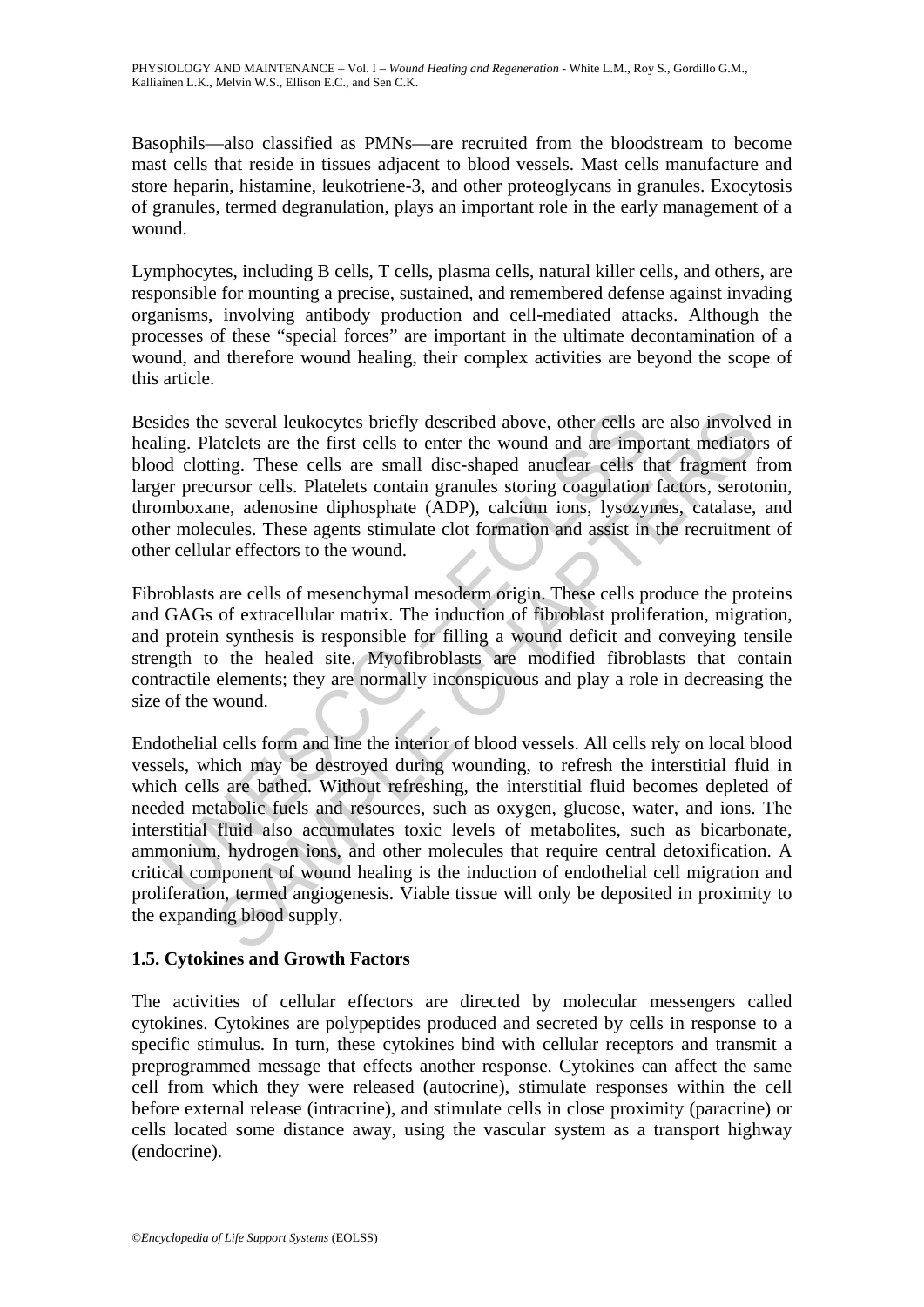The cytokine messenger and cellular effector system can be compared to the military, where the directives are cytokines and the personnel are cells. Consider a military general who gives a broad command to the chiefs of staff. The chiefs distribute more specific commands through many ranks of officers, and finally, the platoon leaders provide directives to the actual troops who will directly maneuver and effect the results ordered. To achieve a successful, cohesive effort, the many units of troops must each receive directions, far more precise and specific than the general's, that use the specialized training and weaponry a particular unit possesses. This necessitates an increasingly specific translation of the general's command as it passes through the ranks of officers, who analyze current intelligence and determine which specialized troops to recruit for the assignment. Cytokines are the communications that pass between different types of cells, ordering the strategic performance of specific assignments that coordinate to heal the wound.

ular response algorithms are preprogrammed within the genomeses to cytokines are elicited by receptor-cytokine binad<br>solution of this signal, and subsequent intervening intracelly<br>mately promote or inhibit transcription ev France and the search of the search of the search of the search of this signal, and subsequent intervening intracellular reactions<br>
to cylokines are elicited by receptor-cytokine binding, the order of this signal, and subs Cellular response algorithms are preprogrammed within the genetic code. Cellular responses to cytokines are elicited by receptor–cytokine binding, the orderly transduction of this signal, and subsequent intervening intracellular reactions that ultimately promote or inhibit transcription events. A specific cytokine may have broad effects on many cell types, a specific effect on only a few cell types, or an effect that varies with the cell type and the environment. Additionally, different cell types may be programmed to respond to the same cytokine at different rates. For this reason, cytokine release and effect mapping has proven challenging despite enormous research efforts. However, it is clear that, in the absence of pathology, cytokine release and cellular responses follow a precise, orderly, and sequential process in a highly repeatable pattern that eventually produces wound resolution. The further elucidation of this process and pattern is the goal in continued wound healing research.

### **2. Phased Healing Response**

The healing process can be described in terms of inflammatory, migratory, proliferative, and late response phases. Each phase has characteristic cellular effectors and tasks to achieve. These phases tend to overlap and can be derailed by pathologic processes.



Figure 3. Phased healing response Source: Adapted from W.T. Lawrence (1998).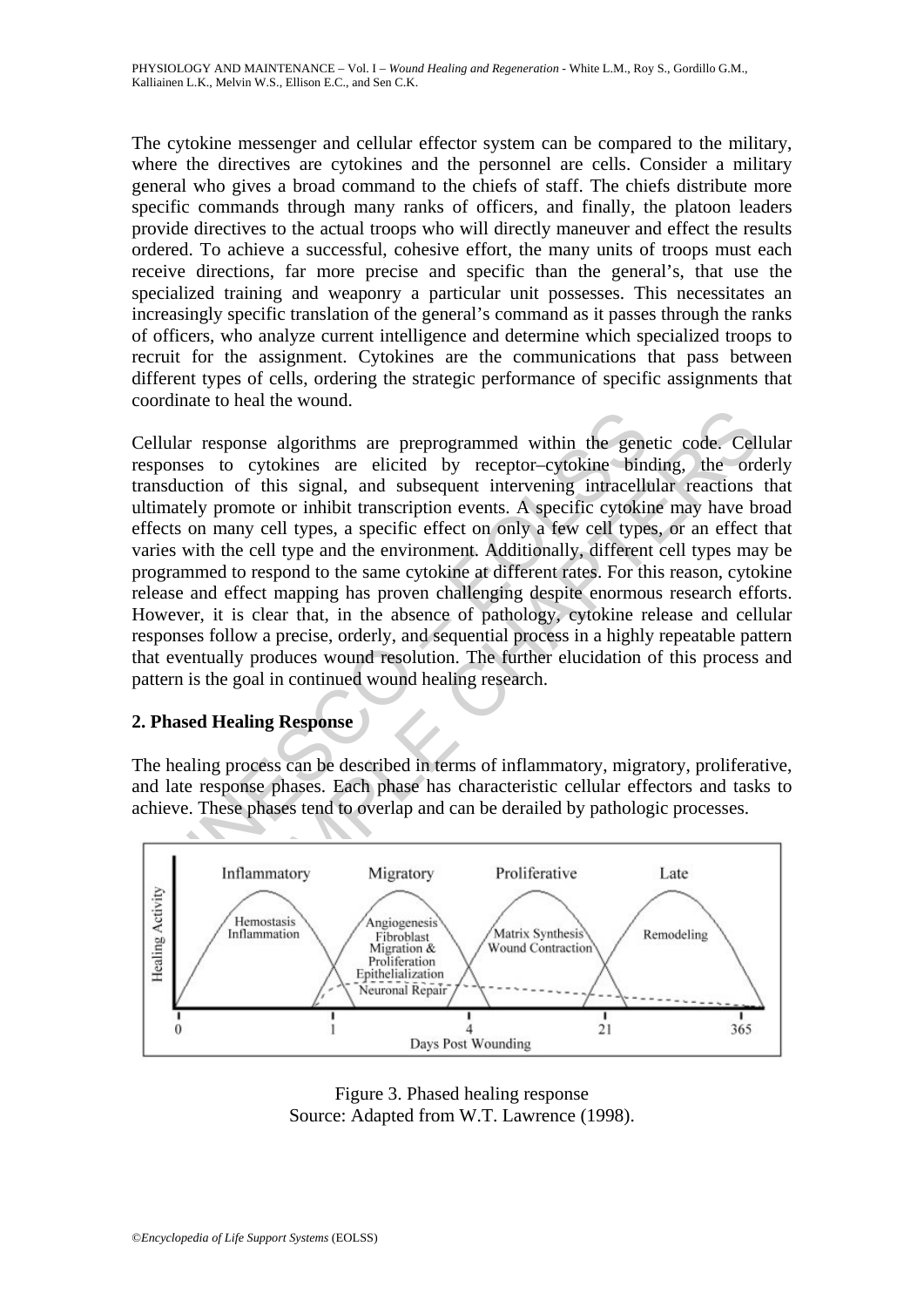### **2.1. Inflammatory Phase: Hemostasis and Inflammation**

The earliest phase begins on wounding and continues through the first 24 hours. This is considered the acute response period. The accomplishment of definitive hemostasis and inflammation within this time frame are critical for host survival.

- -
- -
- -

# TO ACCESS ALL THE **40 PAGES** OF THIS CHAPTER, Visit: http://www.eolss.net/Eolss-sampleAllChapter.aspx

#### **Bibliography**

Babior B. (2000). Phagocytes and oxidative stress. *The American Journal of Medicine* **109**, July, 11. p33– 44. [This provides an excellent review of the reactive oxygen species and their physiologic roles as currently understood.]

VISIL: **IIII**P://WWW.COISS.het/EOISS-Sample All Chaptions<br>
or B. (2000). Phagocytes and oxidative stress. *The American Journal of Medica*<br>
This provides an excellent review of the reactive oxygen species and their<br>
ently SAMPLE CHAPTER[S](https://www.eolss.net/ebooklib/sc_cart.aspx?File=E6-54-01-07) Cotran R., Kumar, V., and Collins, T. (ed.) (1999). *Robbins Pathologic Basis of Disease, Sixth Edition*. pp. 1–138. Philadelphia, PA: W.B. Saunders Company. [Excellent coverage of the topic from a medical perspective with more emphasis on basic concepts and patterns, but with additional specific details sufficient to guide a researcher.]

Dirckx J. (ed.) (1997). *Stedman's Concise Medical Dictionary for the Health Professions, Third Edition*, 1091 pp. Versailles, Kentucky, USA: Rand McNally. [A must for clarifying the precise meaning of jargon.]

Goldsby R., Kindt T., and Osborne B. (2000). *Kuby Immunology, Fourth Edition*, 670 pp. New York: W.H. Freeman. [Kuby represents the gold-standard of basic and advanced immunology and elaborates many complex associated topics briefly mentioned herein.]

Granick, M.S., Long C.D. and Ramasastry S. (ed.) (1998). Wound healing: state of the art, *Clinics in Plastic Surgery*. 483 pp. Philadelphia, PA: W.B. Saunders Company. July. **25**(3). [This composite of eleven review articles exhaustively covers every aspect of wound healing from molecular theory to bedside application, clinical relevance highlighted.]

Lawrence W.T. (1998). Physiology of the acute wound. *Clinics in Plastic Surgery*, Wound Healing: State of the Art.(ed. M.S. Granick, C.D. Long and S. Ramasastry). pp. 321–335. Philadelphia, PA: W.B. Saunders Company. July. **25**(3).

Sames J.R. and Jessel T.M. (2000). The formation and regeneration of synapses. *Principles of Neural Science, Fourth Edition*, (ed. E. Kandel, J. Schwartz and T. Jessell.) pp. 1019–1114. New York: McGraw Hill. [Well-illustrated and detailed discussion of neuronal repair with emphasis on neurotrophins.]

Sen C., Khanna S., Gordillo G., Bagchi D., Bagchi M., and Roy S. (2002). Oxygen, oxidants and antioxidants in wound healing: an emerging paradigm. *Annals of the New York Academy of Science*. May. **957**. p239–49. [A critical review of the role of oxygen in wound healing with comment on supplemental oxygen modalities.] [In press.]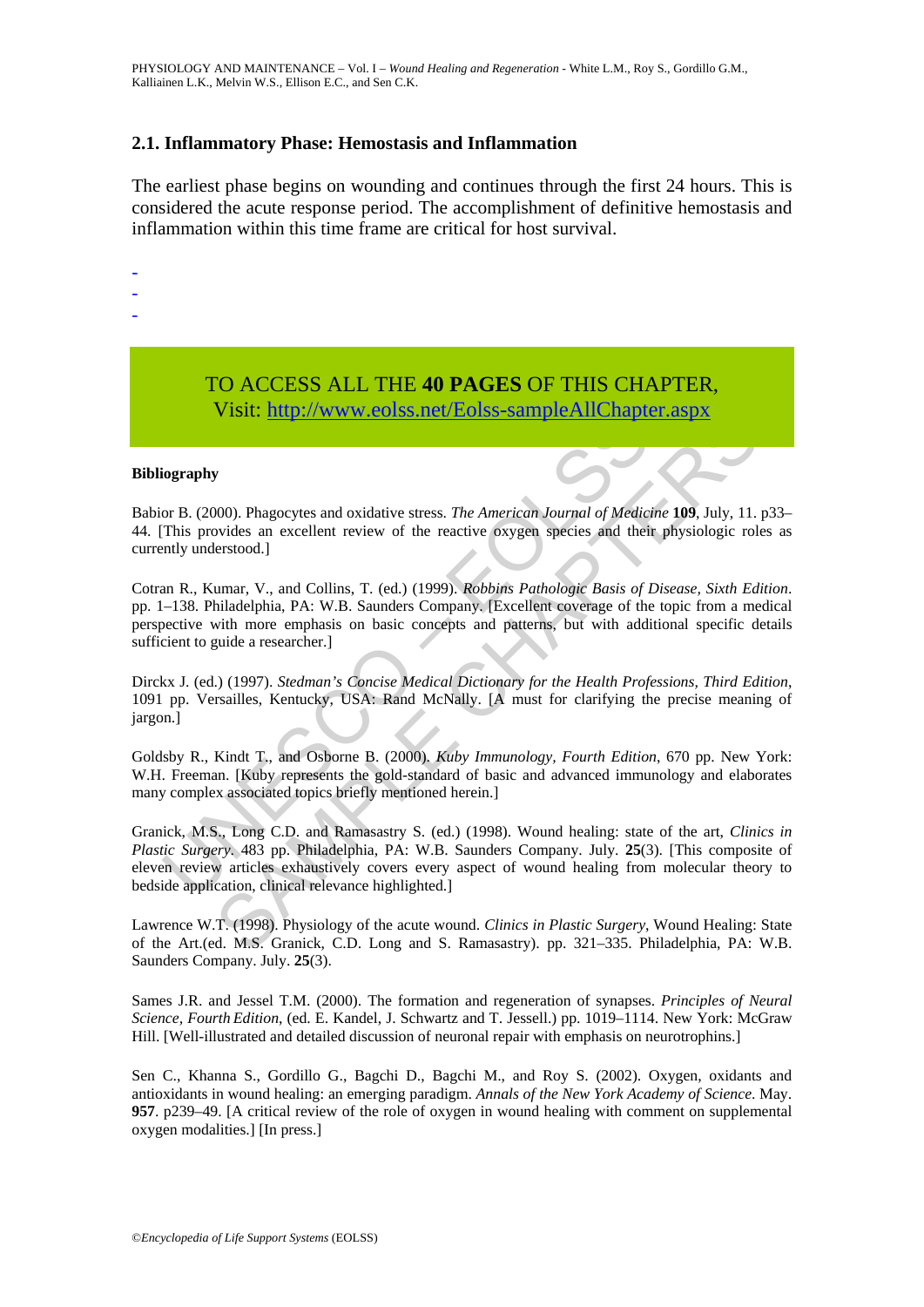PHYSIOLOGY AND MAINTENANCE – Vol. I – *Wound Healing and Regeneration* - White L.M., Roy S., Gordillo G.M., Kalliainen L.K., Melvin W.S., Ellison E.C., and Sen C.K.

Sen C., Packer L. (1996). Antioxidant and redox regulation of gene transcription. *FASEB Journal* **10**, 709–720. [Detailed review of how oxygen derived reactive species may regulate molecular pathways and gene expression.]

Sen C., Packer L., and Hanninen O. (ed.) (2001). *Handbook of Oxidants and Antioxidants in Exercise*, 1207 pp. Amsterdam: Elsevier. [Useful handbook for introduction to oxidants and antioxidants.]

Sen C., Sies H., and Baeuerle P. (ed.) (2000). *Antioxidant and Redox Regulation of Genes*, 562 pp. San Diego, CA: Academic Press. [Another detailed review of ROS regulation of gene expression.]

Stevens A. and Lowe J. (1999). *Human Histology, Second Edition*, 408 pp. London: Mosby. [An extremely well-illustrated and communicated presentation of every human organ at the tissue, cellular, and subcellular levels; major emphasis on healthy and common pathology states.]

Wildman R. and Medeiros D. (2000). *Advanced Human Nutrition*, 558 pp. New York: CRC Press. [An excellent exhaustive reference on every imaginable nutrient with particular attention to the exact physiological role of each in health and disease.]

#### **Biographical Sketches**

main K. and wetensio S. (2000). And wete *ruman in Natriush*, 550 pp. New The column is an expected to the Direction of the Direction of the Direction of the Direction of the Direction of the Direction of the Direction of and wicecnos D. (2000). *Aawarea rumain* wurruton, 536 pp. New York: Cec recession<br>hassistive reference on every imaginable nutrient with particular attention to the look<br>of state University of the Dreft Chaptain and disea **Laura M. White** completed her B.Sc. degree in Nutrition at the Ohio State University in June 2000. She is training to receive a degree in Medicine from the Ohio State University College of Medicine in 2004. She is a recipient of the Dr. R. S. Hosler Memorial Educational Foundation Scholarship and the Samuel J. Roessler Memorial Research Scholarship. As a Research Assistant in the Laboratory of Molecular Medicine in the Dorothy M. Davis Heart and Lung Research Institute, Ms. White has participated in a study of the therapeutic significance of oxygen in wound healing. In June 2001, she founded The Wound Healing Journal Club—a student organization sponsored by the Department of Surgery, Office of Research at the Ohio State University Medical Center. This group focuses intensively on understanding the developing paradigm of wound physiology and evaluating empirical evidence supporting therapeutics used in wound care.

**Dr. Sashwati Roy** received her Ph.D. in Physiology/Environmental Sciences from the University of Kuopio in Finland in 1994. She joined the University of California at Berkeley in 1995 as a Postdoctoral Fellow, and her area of focus was redox-regulation of signaling processes in endothelial cells. Two years later, she was promoted to Assistant Research Biochemist. She continued to work in that capacity until her recruitment as Scientist to the Lawrence Berkeley National Laboratory in 1999. In September 2000, Dr. Roy joined the Ohio State University where she was appointed as a Research Scientist in the Department of Surgery and Davis Heart and Lung Research Institute. Currently she is working on the redox-aspect of inflammation and aging. She has published over 50 scientific articles and has lectured in over ten countries.

**Dr. Gayle M. Gordillo** graduated with a B.A. degree in Psychology from Stanford University in 1984. She received her Medical degree from the Ohio State University in 1990. She completed her residency in general surgery at Ohio State, followed by a research fellowship in the Division of Transplantation, which was completed in 1997. She was a plastic surgery resident from 1997 to 1999. Dr. Gordillo currently holds the position of Assistant Professor of Surgery in the Division of Plastic Surgery.

**Dr. Loree K. Kalliainen** graduated with a B.Sc. degree from Michigan Technological University in 1987. She received her medical degree from the University of Michigan in 1991 and did three years of a general surgery residency at the University of Iowa. She then transferred to the University of Michigan where she was a research fellow for two years in the Muscle Mechanics laboratory with Dr. William M. Kuzon, M.D., Ph.D. Her areas of study were muscle force losses with injury and aging, and novel methods of nerve repair. Following this, she entered the Plastic Surgery program at the University of Michigan and graduated in 1999. She did a Hand Surgery fellowship at the University of Virginia from 1999 to 2000 and currently holds a position as an Assistant Professor of Surgery at the Ohio State University. Her current research focuses on nerve recovery after injury and development of animal